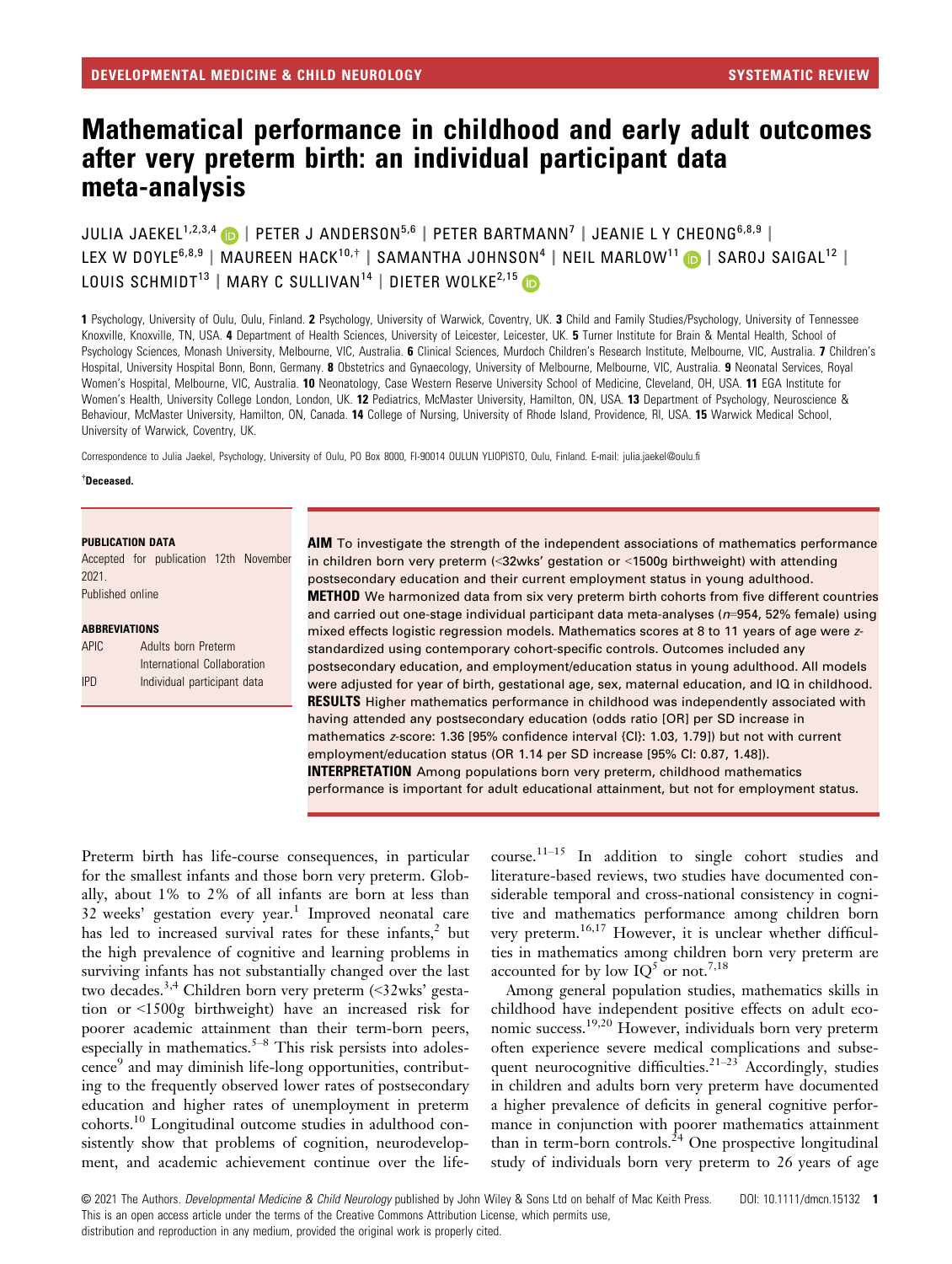investigated the extent to which mathematics performance in childhood explained adult economic success, but found no direct nor indirect effects after controlling for IQ.25 However, limitations of many follow-up studies into adulthood include attrition and relatively small samples, reducing statistical power.

Over and above IQ and mathematics performance, maternal education/family socioeconomic status is associated with long-term educational attainment, employment success, and wealth in adulthood.<sup>10,20,26,27</sup> In addition, general population studies consistently report that females outperform males in school.28 For example, the life-course Panel Study of Income Dynamics found that females, on average, completed more years of schooling<sup>26</sup> while males, on average, had higher annual incomes.<sup>26</sup> Evidence for sex differences in life-course trajectories among individuals born very preterm is still limited, but there is emerging evidence of males being more affected by preterm birth than females with regard to educational attainment.<sup>29</sup>

In this study we aimed to determine the strength of the independent associations between mathematics performance in children born very preterm and two adult outcomes—postsecondary education and being employed or in education—while adjusting for year of birth, gestational age, sex, maternal education, and child IQ.

## **METHOD**

This study was registered as an individual participant data (IPD) meta-analysis with the International Prospective Register of Systematic Reviews PROSPERO (protocol #CRD42020175032).

#### Search strategy and study selection criteria

A two-step process was applied to identify and select studies for inclusion. First, members of the Adults born Preterm International Collaboration (APIC; [www.apic](http://www.apic-preterm.org)[preterm.org\)](http://www.apic-preterm.org) were presented with the study protocol. APIC is a collaborative group of international researchers who study life-course outcomes of individuals born very preterm. All APIC members were invited to contribute data to this study. Prospective longitudinal studies that had assessed participants born very preterm with standardized intelligence and mathematics tests in middle childhood and with adult data on postsecondary education and employment/education status were eligible for inclusion. Only studies with data available from at least three timepoints (i.e., birth, childhood, and adulthood) that included a contemporaneous comparison group of children born at term for the childhood assessments were included in the data harmonization and pooling process. There was no restriction for year of birth. A total of six APIC cohort studies were identified through this process by June 2019. Second, a systematic literature search was conducted in English in PubMed and PsycINFO using the keywords 'very low birth weight' OR ('very preterm' OR 'premature\*' OR 'gestation\*') AND ('math\*' OR 'arithmetic') AND ('intelligence' OR 'IQ' OR 'cognitive') AND ('adult\*').

#### What this paper adds

- Mathematics performance of children born very preterm is associated with educational attainment.
- Mathematics performance of children born very preterm does not predict employment status.
- IQ of children born very preterm is associated with educational attainment and employment.
- There is substantial variation between preterm cohorts, world regions, and birth epochs.

Screening and review of articles did not identify additional data sets that fulfilled the eligibility criteria. Accordingly, data from the following six birth cohorts were included in this study (ordered alphabetically by country).

#### **Australia**

The Victorian Infant Collaborative Study included all livebirths less than 1000g and/or less than 28 weeks' gestational age in the state of Victoria in 1991 to 1992 and a normal birthweight (>2500g) term comparison group recruited in the newborn period.<sup>3</sup> At 8 years of age, mathematics performance was assessed using the Wide Range Achievement Test, Third Edition, Arithmetic scale,<sup>30</sup> and IQ using the Wechsler Intelligence Scale for Children, Third Edition.<sup>31</sup> Adult assessments were carried out at 18 and 25 years of age.<sup>32</sup>

## Canada

The McMaster University Study included all livebirths weighing 1000g or less in the Central-West Ontario region from 1977 to 1982, and a normal birthweight term comparison group recruited at school age.<sup>33</sup> At 8 years of age, children were evaluated using the Wide Range Achievement Test Arithmetic scale<sup>30</sup> and the Wechsler Intelligence Scale for Children – Revised.<sup>34</sup> Adult assessments were carried out at 29 years of age.<sup>14,35</sup>

## **Germany**

The Bavarian Longitudinal Study included all livebirths born very preterm in Southern Bavaria in 1985 and 1986 and a normal birthweight term comparison group.<sup>36</sup> At 8 years of age, children were evaluated using a standardized Mathematic Test<sup>5,37</sup> and the Kaufman Assessment Battery for Children Mental Processing Composite scale (IQ-equivalent).<sup>38</sup> Adult assessments were carried out at 26 years of age.<sup>39</sup>

## UK and Republic of Ireland

The EPICure study is a nationwide study comprising all infants born at 22 to 25 completed weeks of gestation in the UK and Republic of Ireland between March and December 1995, and a term-born comparison group of peers recruited at school age.<sup>40,41</sup> At 11 years of age, children were evaluated using the Wechsler Individual Achievement Test Second UK Edition Mathematics Composite scale<sup>42</sup> and the Kaufman Assessment Battery for Children Mental Processing Composite scale (IQ).<sup>38</sup> Adult assessments were carried out at  $19$  years of age.<sup>43</sup>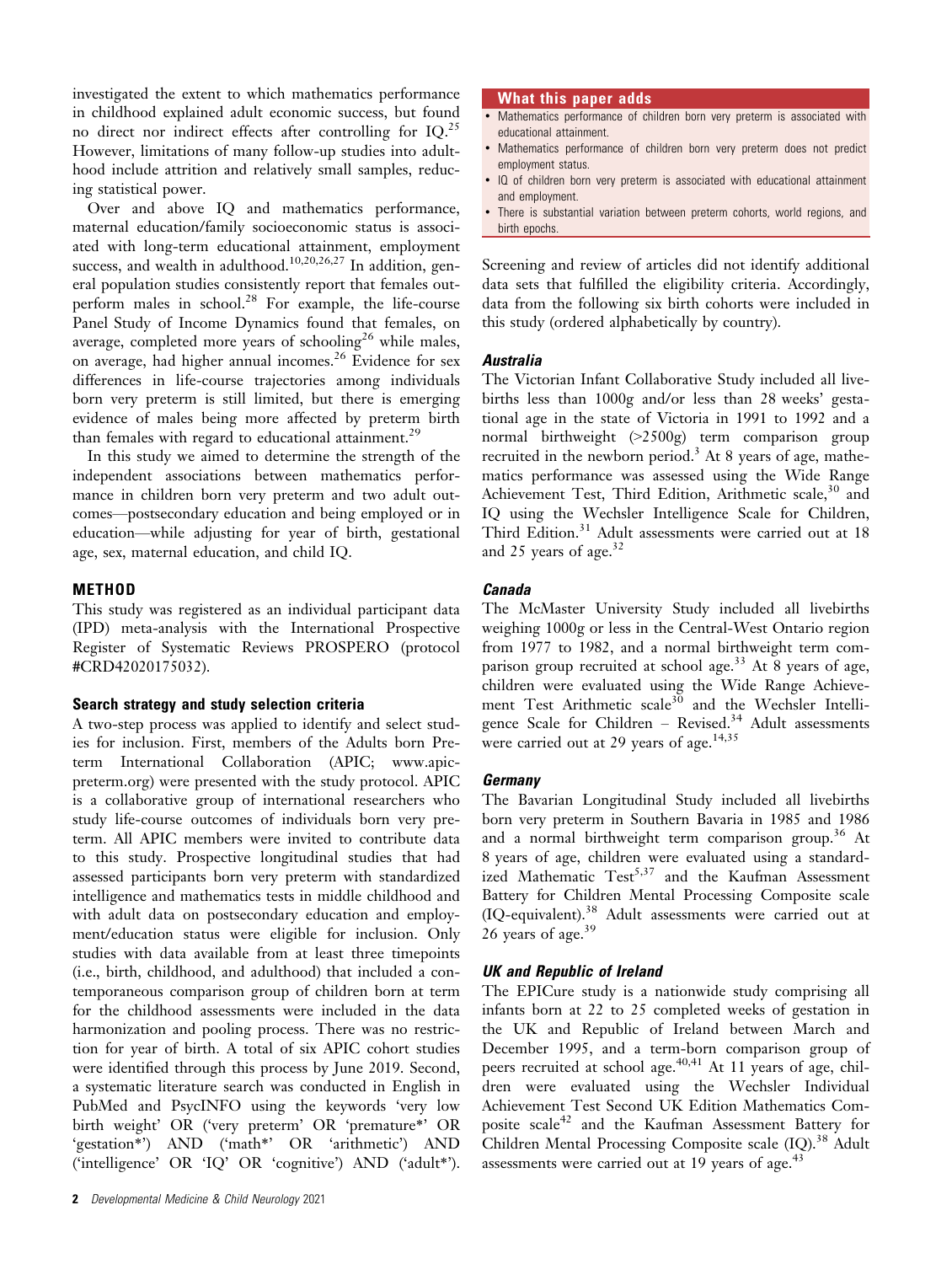#### USA

The Case Western Reserve University Cohort Study included all infants with birthweights less than 1500g admitted to Rainbow Babies and Children's Hospital in Cleveland from 1977 to 1979 and a normal birthweight comparison group recruited at age 8 years.<sup>44</sup> At 8 years of age, children were evaluated using the Woodcock-Johnson Achievement Test Mathematics  $Scale^{45}$  and the Wechsler Intelligence Scale for Children – Revised.<sup>34</sup> Adult assessments were carried out at 20 years of age.<sup>44</sup>

#### USA

The Rhode Island Cohort of Adults Born Preterm Study included livebirths weighing less than 1500g in the specialty hospital from 1985 to 1989 and a 'healthy' termborn comparison group.<sup>46,47</sup> At 8 years of age, children were evaluated using the Wide Range Achievement Test, Third Edition, Arithmetic scale<sup>30</sup> and the Wechsler Intelligence Scale for Children, Third Edition.<sup>31</sup> Adult assessments were carried out at 23 years of age.<sup>48</sup>

#### Data extraction, harmonization, and analysis

Participating groups  $(n=6)$  obtained ethical permission and completed a data sharing agreement with the University of Tennessee Knoxville to transfer non-identifiable individual level data for the analysis. Groups were requested to provide neonatal data (i.e., infant gestational age at birth [wks], birthweight [g], sex [binary coded], maternal education), childhood IQ and mathematics test results (standard scores), and adult employment and educational attainment information.

Data were harmonized in SPSS v24 (IBM Corp., Armonk, NY, USA), including a variable for each cohort's year of birth. The content of the IQ and mathematics tests (e.g., dimensions assessed) were compared to confirm that these generally targeted very similar domains (see Table 1, online supporting information, for details). Test scores were z-standardized according to each cohort-specific contemporaneous comparison group before pooling. In line with an adaptive approach to scoring test performance, participants with IQ scores more than 2 SD below the control participants' mean (i.e.,  $<-2$  SD) were coded as having intellectual impairment. Information about maternal education was recoded into an interval-scaled 9-level variable according to the International Standard Classification of Education.<sup>49</sup> The two dependent variables in young adulthood (i.e., 19–29y) were binary-coded as 'any postsecondary education' (1=yes, ≥International Standard Classification of Education level 5 and 0=no, <International Standard Classification of Education level 5) and 'currently employed or in education' (1=yes/0=no).

One-stage IPD meta-analyses were performed as mixed effects logistic regressions in Stata 16 (StataCorp, College Station, TX, USA). All models were controlled for fixed effects of cohort year of birth, infant gestational age at birth, sex, maternal education, and childhood IQ, as well as the nestedness of data in cohorts (i.e., including a

random effect for study site). The fixed and random effects of childhood mathematics scores on postsecondary education and being employed/in education in young adulthood are reported. Including random effects allowed for different relationships with adult outcomes within cohorts. As part of a stepwise process, random effects of other covariates were additionally included, and model fit was evaluated using log-likelihood goodness of fit tests. Random effects were retained if their inclusion significantly improved overall model fit. Specifically, with regard to attending postsecondary education, the additional inclusion of random effects for gestation and IQ improved model fit, indicated by a significant log-likelihood ratio  $\chi^2$  test ( $\chi^2$ [4] =26.30,  $p$ <0.001), fixed effects remained stable. With regard to being employed/in education, the additional inclusion of other covariates' random effects did not improve model fit, indicated by a non-significant loglikelihood ratio  $\chi^2$  test ( $\chi^2$ [4]=9.11, p=0.058).

#### RESULTS

Individual cohort sample sizes ranged from 117 to 231 participants (Table 1). Sex was equally distributed across study cohorts but there was substantial variation with regard to gestational age and birthweight, because of different cohort inclusion criteria, and in distributions of maternal education levels. Mean childhood IQ and mathematics z-scores ranged from  $-1.57$  to  $-0.36$  and  $-1.55$  to  $-0.51$ , respectively. Across cohorts there was variation in the proportion of adults who had attended postsecondary education (18– 57%) and in those employed or in education at the time of assessment (71–88%).

#### One-stage IPD meta-analyses

Mixed effects logistic regression indicated substantial heterogeneity between study cohorts (i.e., significant log-likelihood  $\chi^2$  tests), supporting the use of mixed effects models as opposed to logistic models without random effects.

Table 2 shows that adults born very preterm with higher mathematics test scores in childhood had higher odds to have attended any postsecondary education (fixed effect odds ratio [OR] per SD increase in mathematics test scores: 1.36 [95% confidence interval {CI}: 1.03, 1.79]). The random effect of mathematics was estimated at SD 0.21 (95% CI: 0.05, 0.82), indicating significant variation between cohorts in the relationship between these two variables. In addition, adults born very preterm with higher childhood IQ (OR per SD increase in IQ: 1.58 [95% CI: 1.26, 1.97]), higher educated mothers (OR per SD increase in maternal education: 1.29 [95% CI: 1.09, 1.53]), and females (OR: 2.00 [95% CI: 1.43, 2.78]) had higher odds to have attended postsecondary education.

The fixed effect of childhood mathematics test scores (OR=1.14 [95% CI: 0.87, 1.48]) on current employment/ education status was not significant, while the random effect was estimated at SD 0.21 (95% CI: 0.09, 0.51), indicating significant variation in this relationship between cohorts. Adults with higher childhood IQ were more likely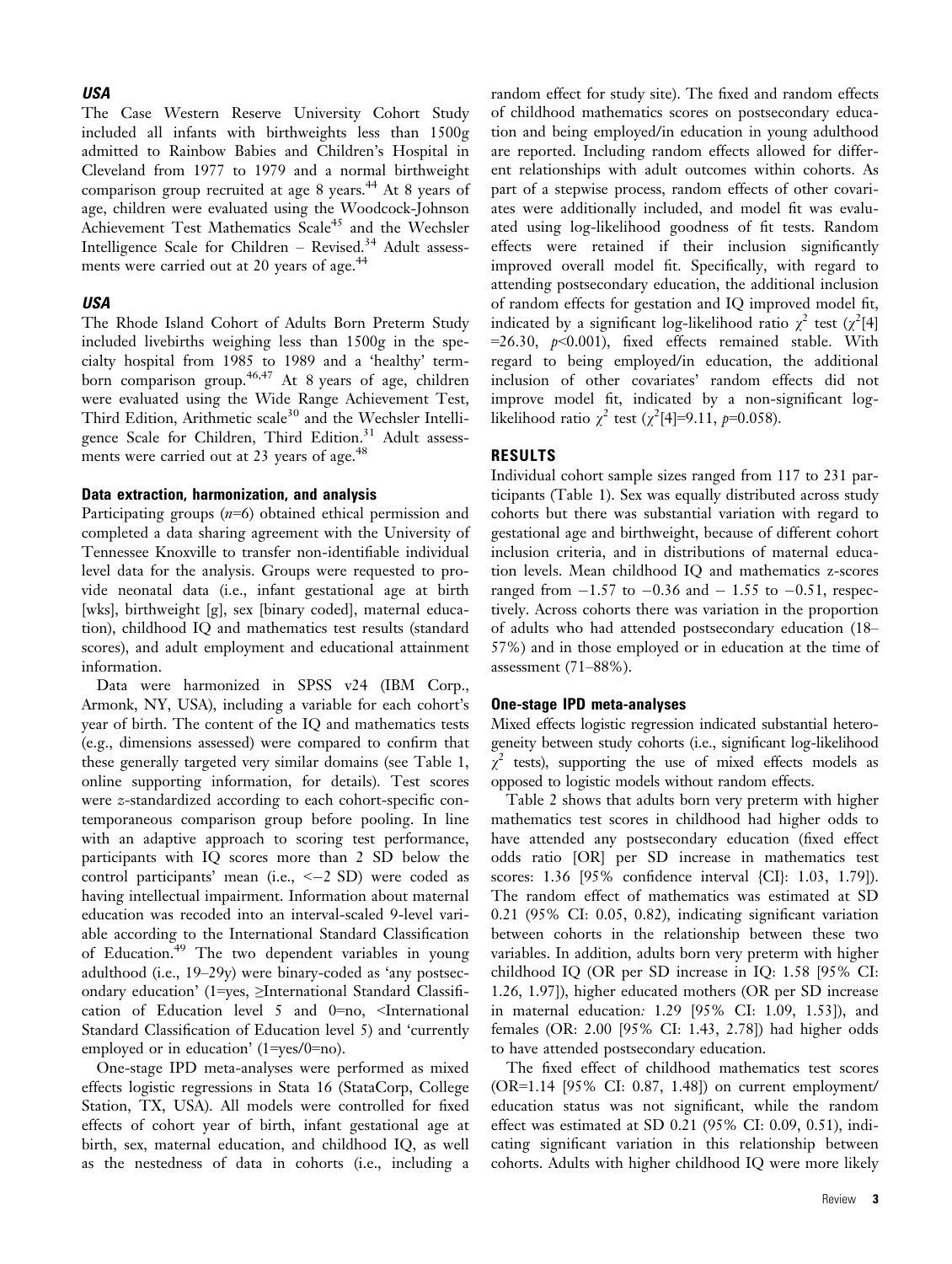| <b>Table 1:</b> Descriptive characteristics by included cohort |                                   |                                |                            |                            |                                     |                                 |  |  |
|----------------------------------------------------------------|-----------------------------------|--------------------------------|----------------------------|----------------------------|-------------------------------------|---------------------------------|--|--|
|                                                                | Australia<br>(Victoria; $n=166$ ) | Canada<br>(McMaster; $n=122$ ) | Germany<br>(BLS; $n=201$ ) | UK.<br>(EPICure; $n=117$ ) | <b>USA</b><br>(Cleveland; $n=231$ ) | USA (Rhode<br>Island; $n=117$ ) |  |  |
| Recruitment criteria                                           | <28wks GA/<br>$<$ 1000g BW        | $<$ 1001g BW                   | <32wks GA/<br>$<$ 1500g BW | $22 - 25$ wks $GA$         | $<$ 1500g BW                        | $<$ 1500g BW                    |  |  |
| Year(s) of birth                                               | $1991 - 2$                        | 1977-82                        | 1985-6                     | 1995                       | $1977 - 9$                          | 1985-9                          |  |  |
| Female                                                         | 55.4%                             | 53.3%                          | 46.8%                      | 55.6%                      | 51.5%                               | 55.6%                           |  |  |
| Birthweight (g)                                                | 885 (155)                         | 841 (121)                      | 1341 (324)                 | 742 (126)                  | 1177 (219)                          | 1251 (329)                      |  |  |
| Gestation (wks)                                                | 26.7(2.0)                         | 27.0(2.2)                      | 30.6(2.2)                  | 24.4 (0.76)                | 30.2(2.3)                           | 30.0(2.55)                      |  |  |
| Mother's<br>education <sup>a</sup>                             | 3.15(0.87)                        | 3.12(1.26)                     | 3.02(1.08)                 | 2.99(0.99)                 | 2.92(0.74)                          | 4.03(1.12)                      |  |  |
| Child assessment<br>age                                        | 8y                                | 8y                             | 8y                         | 11y                        | 8y                                  | 8y                              |  |  |
| Childhood math <sup>b</sup>                                    | $-0.62$ (1.05)                    | $-0.90(1.23)$                  | $-0.74(1.15)$              | $-1.55(1.35)$              | $-0.51(1.46)$                       | $-0.57(1.03)$                   |  |  |
| Childhood IQ <sup>b</sup>                                      | $-0.51(1.14)$                     | $-0.95(1.24)$                  | $-0.72$ (1.33)             | $-1.57(1.44)$              | $-0.36(1.15)$                       | $-0.59(1.28)$                   |  |  |
| $IO < -2SDb$                                                   | 8.4%                              | 18.9%                          | 12.9%                      | 35.0%                      | $0.0\%$                             | 12.0%                           |  |  |
| Adult assessment<br>age                                        | 25 <sub>y</sub>                   | 29y                            | 26y                        | 19y                        | 20y                                 | 23y                             |  |  |
| Employed/in<br>education                                       | 78.3%                             | 77.0%                          | 87.6%                      | 85.5%                      | 80.5%                               | 70.9%                           |  |  |
| Postsecondary<br>education <sup>c</sup>                        | 56.6% of $n=143$                  | 39.1% of $n=64$                | 17.9% of $n=201$           | 25.2% of $n=111$           | 36.4% of $n=231$                    | 38.8% of $n=116$                |  |  |

<sup>a</sup>Harmonized according to the International Standard Classification of Education (0–8 point scale). <sup>b</sup>Values z-standardized according to cohort-specific controls. <sup>c</sup>Proportion of participants who attended any postsecondary education (International Standard Classification of Education levels 5–8), binary coded yes/no;  $n=88$  participants across different cohorts were still attending secondary education and/or did not have information about postsecondary education; the resulting total number of participants for this part of the analyses was 866. BLS, Bavarian Longitudinal Study; GA, gestational age at birth; BW, birthweight.

Table 2: Multilevel mixed-effects model results (one-stage individual participant data) showing associations of childhood mathematics scores and other covariates with attending postsecondary education and being employed/in education in young adulthood in six very preterm cohorts

| Dependent variable             | Postsecondary education $(n=866)$<br>OR (95% CI) | Employed/in education $(n=954)$<br>OR (95% CI) |  |
|--------------------------------|--------------------------------------------------|------------------------------------------------|--|
| Fixed effects                  |                                                  |                                                |  |
| Mathematics (per SD)           | 1.36 $(1.03, 1.79)^a$                            | 1.14(0.87, 1.48)                               |  |
| Year of birth (per year)       | 1.05(0.97, 1.13)                                 | 1.00(0.96, 1.03)                               |  |
| Gestation (per week)           | 1.06(0.98, 1.15)                                 | 0.97(0.90, 1.03)                               |  |
| Female                         | $2.00(1.43, 2.78)^c$                             | 0.83(0.59, 1.16)                               |  |
| Mother's education (per point) | 1.29 $(1.09, 1.53)^{b}$                          | 1.14(0.96, 1.35)                               |  |
| Participant IQ (per SD)        | $1.58(1.26, 1.97)^c$                             | 1.28 $(1.06, 1.56)^{b}$                        |  |
| Random effects by cohort       |                                                  |                                                |  |
| SD (Mathematics)               | 0.21(0.05, 0.82)                                 | 0.21(0.09, 0.51)                               |  |
| SD (Gestation)                 | $0.02$ (0.01, 0.04)                              |                                                |  |
| SD (IQ)                        | 0.10(0.00, 4.11)                                 |                                                |  |
| Log-likelihood                 | $-455.04$                                        | $-450.93$                                      |  |

For fixed effects: <sup>a</sup>p<0.05; <sup>b</sup>p<0.01; <sup>c</sup>p<0.001. OR, odds ratio; CI, confidence interval; SD, standard deviation.

to be employed or in education at follow-up (OR=1.28 [95% CI: 1.06, 1.56]). Figure 1 displays forest plots of the effects of childhood mathematics scores on postsecondary education and current employment/education status by cohort.

As sensitivity analyses, calculations were repeated three times. First, to test the effects of mathematics test scores on adult outcomes without including control variables. These showed similar but stronger associations of mathematics performance with both postsecondary education and current employment/education status (see Table S2, online supporting information). Second, because 118 participants had intellectual impairment, models were rerun after their exclusion, again with similar findings (see Table S3, online supporting information). Finally, considering potential outlier effects of the EPICure study data indicated in Figure 1, analyses were rerun without these 117 EPICure participants. In these models, the fixed effect of childhood mathematics test scores on attending postsecondary education (OR=1.18 [95% CI: 0.87, 1.61]) was not significant, nor was the effect on current employment/education status (OR=1.11 [95% CI: 0.90, 1.38]).

## **DISCUSSION**

In this IPD meta-analysis of six very preterm cohort studies from five different countries in Europe, North America, and Australia, born between 1977 and 1995, we found evidence that higher mathematics scores in childhood were independently associated with attending any postsecondary education. Evidence was weak for an independent association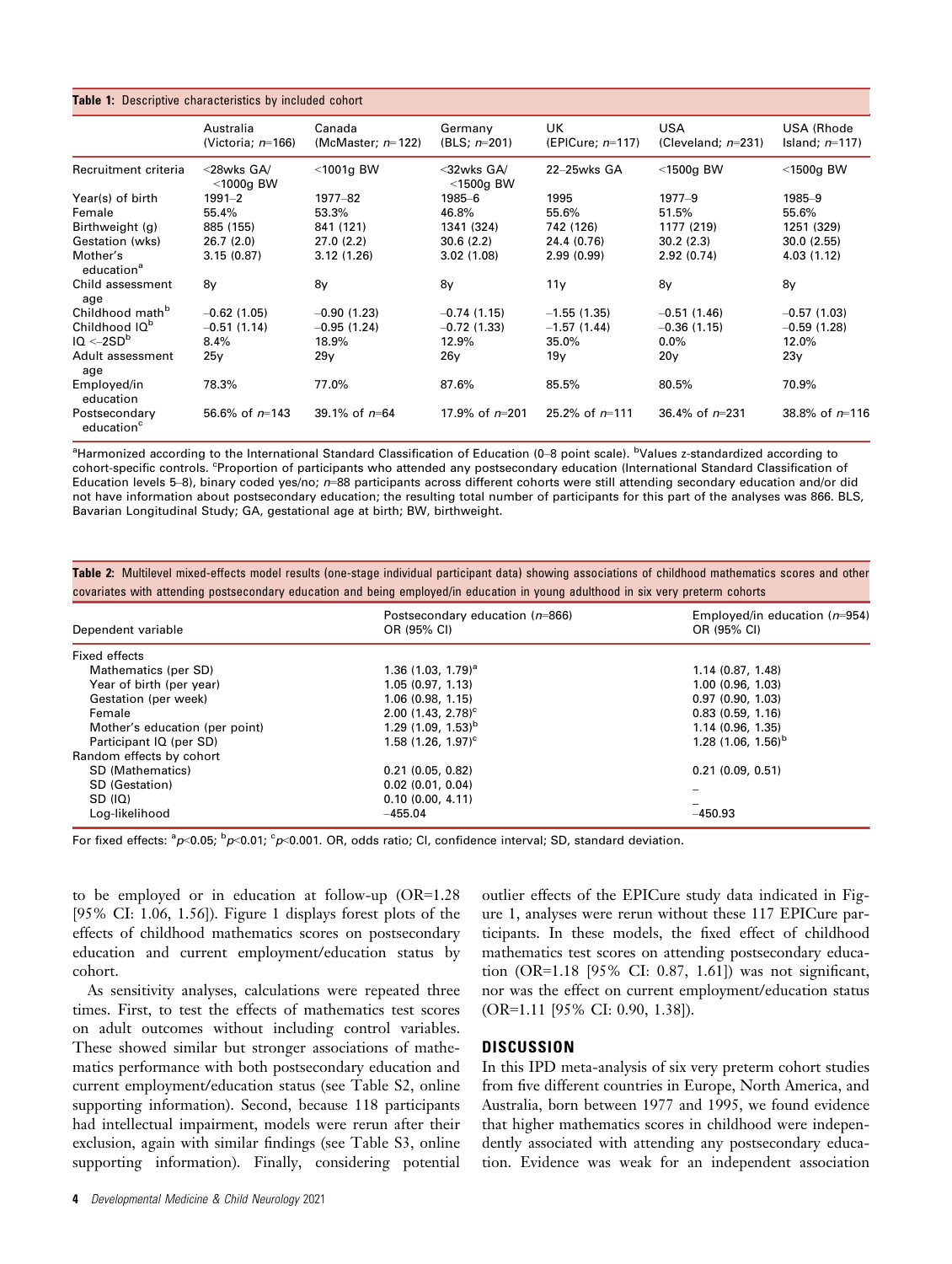

Figure 1: Forest plots showing one-stage individual participant data meta-analysis effects of childhood mathematics scores (odds ratios [ORs] and 95% confidence intervals [CIs]) on having attended postsecondary education and being employed/in education in young adulthood. Weights reflect individual study n while accounting for within-study variability and between-study variance. BLS, Bavarian Longitudinal Study; ML, maximum likelihood.

between mathematics performance and being employed or in education in young adulthood. The random effects of mathematics on attending postsecondary education and on being employed or in education were both significant, indicating substantial heterogeneity between study cohorts with regard to the relationship of mathematics with adult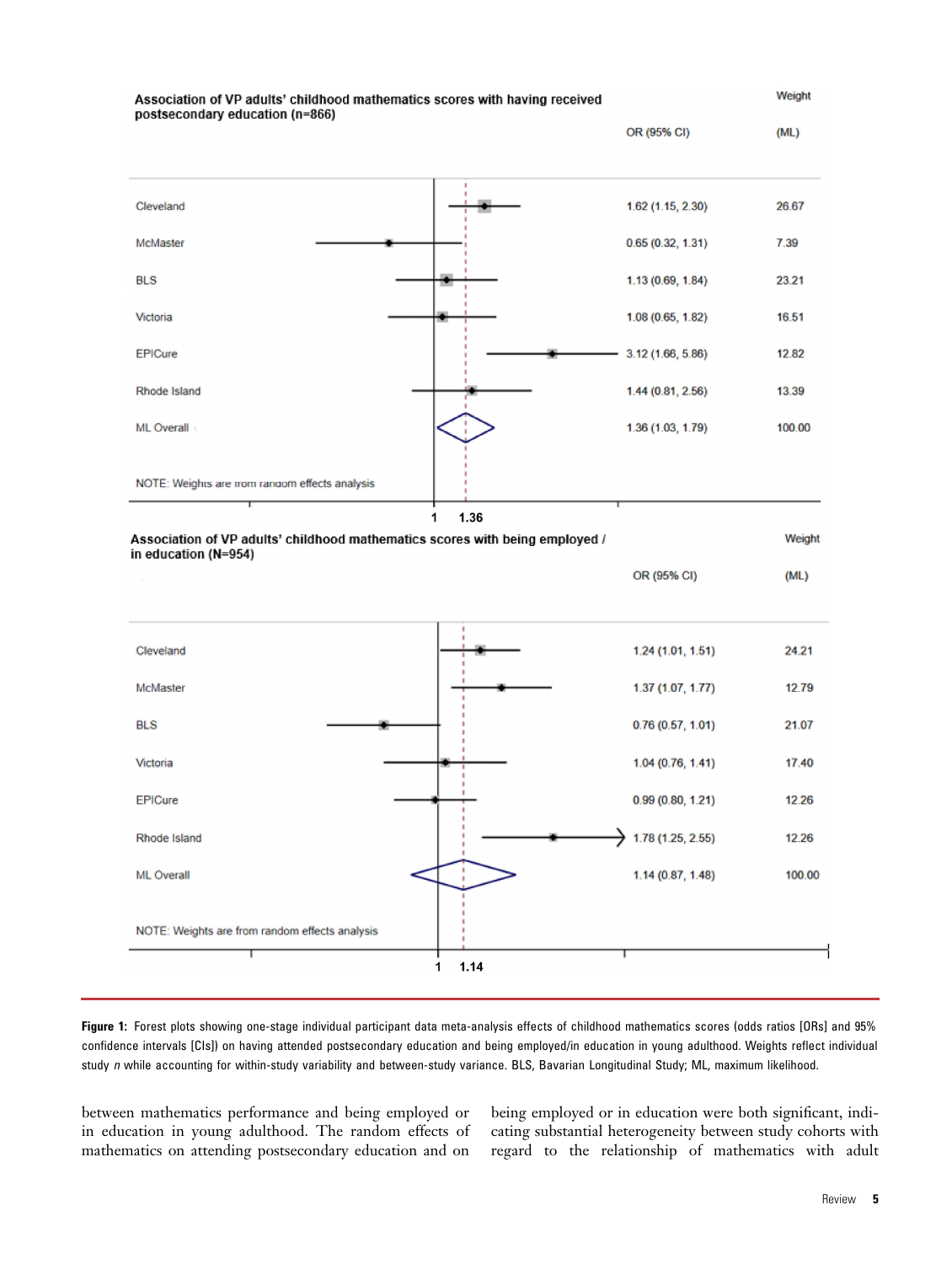outcomes. Over and above the effects of mathematics, childhood IQ was independently associated with attending any postsecondary education and being employed or in education. Moreover, females born very preterm and those with higher educated mothers at birth were more likely to attend postsecondary education.

It is important to highlight that this study did not investigate effects of very preterm birth as has traditionally been done in similar meta-analyses. The cohort-specific contemporaneous control data were only used to standardize childhood test scores. With regard to the other variables in the mixed effects models, adults born very preterm who had been born to higher educated mothers had 29% higher odds of attending postsecondary education, as previously indicated in other studies.<sup>10,39</sup> The current findings confirm that educational and employment opportunities are enhanced with birth to higher educated mothers, no matter whether in Australia, Europe, or North America. Females born very preterm were twice as likely than males born very preterm to attend postsecondary education. This confirmation that males born very preterm have lower educational attainment than females across these different industrialized societies is important, and, in keeping with previous findings,  $26,28,29$  suggests that males born very preterm may benefit from screening and targeted educational support. More research is needed to investigate why males born very preterm may do particularly poorly in education. Although not novel findings, the cross-national and temporal consistency of effects of maternal education and child sex found here may warrant renewed consideration for how early follow-up services and educational policies could support equal opportunities for all members of society. Moreover, our finding of heterogeneity between study cohorts with regard to the relationship of mathematics with adult outcomes may be further investigated by future studies. For instance, it may be worth assessing whether specific educational supports or therapies provided to some cohorts, or individuals within cohorts, might explain this variation and thereby point towards novel interventions.

Our models did not show fixed effects of gestational age at birth. However, variations in adult outcomes according to gestation may have been restricted by the limited range in gestation, mediated by functional childhood indicators such as IQ and mathematics performance, and they may also have been masked by the random effects of cohort membership, since each study cohort had applied different recruitment and sampling criteria, causing wide variations in gestation and birthweight between cohorts (Table 1).<sup>3,33,40,44,46,50</sup> Accordingly, Table 2 shows a significant random effect of gestation, indicating variation between cohorts in the relationship between gestational age and postsecondary education. Sensitivity analyses excluding EPICure study data also suggested that the association between mathematics performance and postsecondary education varied by gestational age, being stronger among participants born extremely preterm, whose average childhood performance may also have been comparably lower compared with term-born peers due

to their birth on the lower extreme of the gestational age spectrum (see Table 1).

#### Strengths and limitations

Our IPD meta-analysis confirms our ability to predict lifecourse outcomes into early adulthood across different very preterm cohorts sampled across different birth epochs, neonatal health care services, and education systems. Using pooled IPD provided a large sample size and allowed better adjustment for confounding bias than a standard metaanalysis. Data harmonization and analysis protocols returned stable and reliable models that accounted for the heterogeneity between cohorts. In the future, we support recommendations to harmonize follow-up instruments<sup>51</sup> to further facilitate comparative studies.

For reasons of ecological validity and data distribution we decided to use postsecondary education (i.e., having attended college after graduation from secondary school) as the dependent variable for educational attainment. Access to higher education has been found to represent an excellent indicator of attainment and economic success in adults born preterm.<sup>10</sup> Although education data were recoded using International Standard Classification of Education levels,<sup>49</sup> some structural differences between education systems may not be fully eliminated. For instance, graduating from high school and choosing the respective pathway into higher education may have a higher threshold in Germany and the UK than in North America, in part because alternative professional apprenticeship qualification pathways may be more typical for large parts of the population in Europe. For instance, according to 2020 OECD data,<sup>52</sup> population rates of postsecondary educational attainment among 25- to 34 years-olds differ between Germany (35%) and Australia (54%) and the USA (52%). Respectively, the values in Table 1 should be interpreted with these country-specific differences in mind. Nevertheless, our main results focus on associations between variables, not descriptive rates of outcomes. Moreover, national differences in elementary school education (e.g., regular age at formal school entry, rates of delayed school entry, and rates of inclusion of children with disabilities [often very preterm] into mainstream schooling)17,53 and differences in ages at assessments may have confounded the distribution of variables included in our models. In addition, the childhood assessment was administered at age 11 years in the EPICure cohort, and at age 8 years in the other five cohorts, which may have affected cohort participants' average performance in comparison to their age-matched controls. Indeed, our sensitivity analysis confirmed a slight variation in findings when excluding EPICure participants. At the time of the adult assessment, some cohorts' participants were still in secondary education and were excluded, therefore we had a slightly lower sample size for that dependent variable. In addition, data collection for the young adult assessments was conducted between ages 19 to 29 years, before some participants had fully completed their postsecondary education and established career trajectories. Accordingly, our assessment of the role of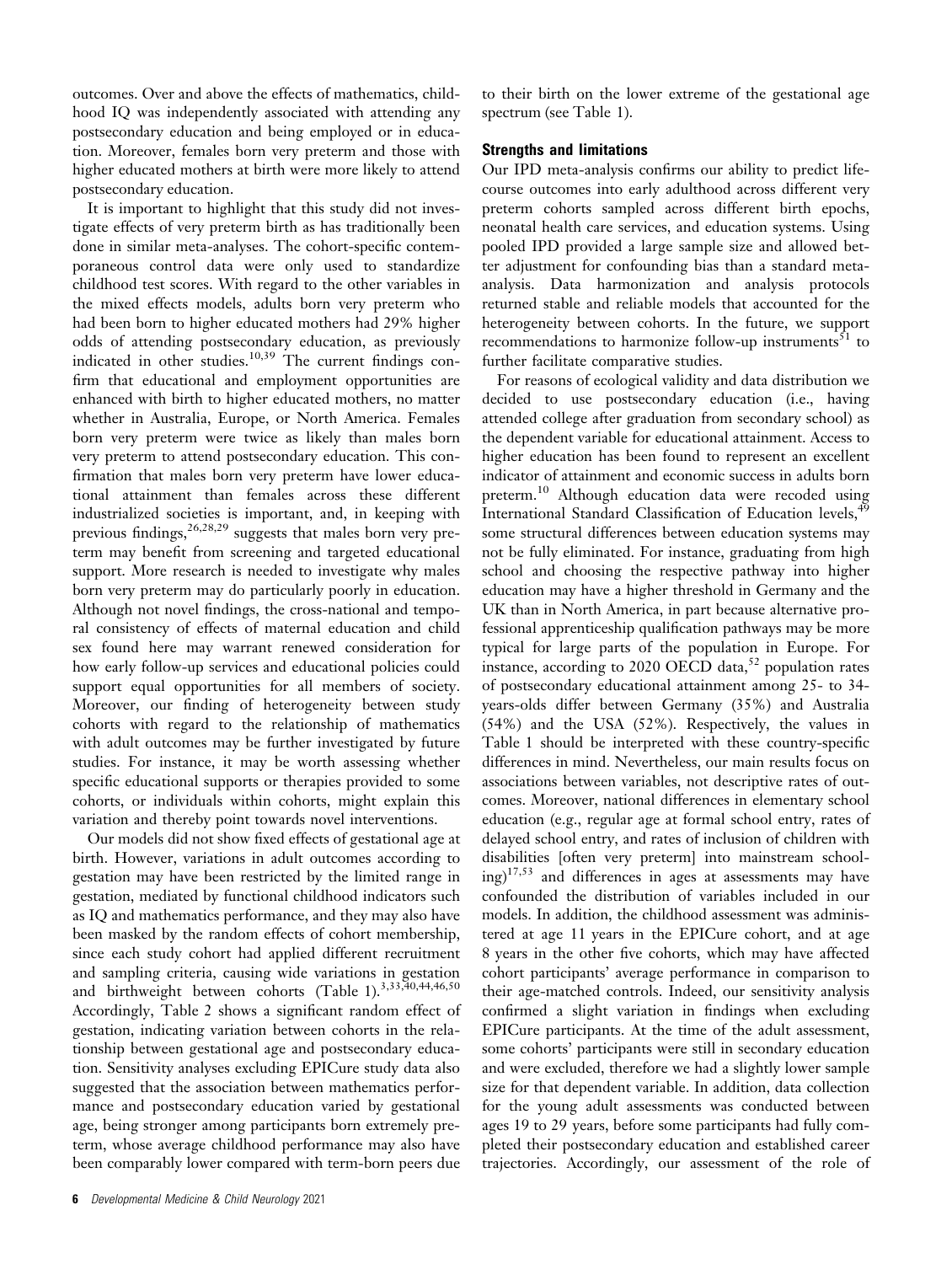childhood mathematics performance for the socioeconomic success of adults born very preterm is limited to young adulthood; the findings require replication in older populations with participants in their 30s or 40s.

There is some risk of bias. Our literature search did not identify eligible cohorts beyond the APIC network, which was likely because of the complexity and strict criteria of our research question and resulting search term combinations, we did not search grey literature or trials in progress data. The search was performed in English only. Although unlikely, eligible cohorts whose data were simply not published within a life-course analysis framework may exist. Each of the co-authors of this current study were involved in at least one of the original cohort publications, and a formal investigation of the original data for risk of bias issues was not performed. Finally, despite spanning three continents, all cohorts included were from high-income countries, a limitation of most very preterm life-course studies.<sup>15,54</sup>

# **CONCLUSIONS**

Among infants born very preterm, performance in mathematics in childhood represents an independent functional indicator of attending postsecondary education, but it is not associated with being employed or in full-time education in early adulthood. IQ was strongly and consistently associated with both postsecondary education and employment/education in young adulthood. Despite substantial variations between cohorts (i.e., world regions and birth epochs), males born very preterm were consistently at higher risk than females born very preterm of not attending postsecondary education, as were infants born very preterm to mothers of lower educational background. These findings have implications for the planning of long-term follow-up and support after very preterm birth.

## ACKNOWLEDGEMENTS

We would like to sincerely thank the APIC community for their feedback on the initial data harmonization and analysis strategy. Special thanks are due to Prof Eero Kajantie and Dr Petteri Hovi for allowing access to the Cleveland Study data set after Prof Maureen Hack's passing, and for sharing their harmonization documentation and legal agreement

templates. JJ was supported by grant JA 1913/2-2 from the German Research Foundation. DW and PB were supported by an EU Horizon 2020 grant 733280 (RECAP-preterm) and DW by the New Opportunities for Research Funding Agency Co-operation in Europe, Dynamics of Inequality Across the Life-course Program (grant number: 462-16- 040). The EPICure studies were funded by the Medical Research Council (MR/N024869/1). NM receives funding from the NIHR Biomedical Research Centre at University College London/University College London Hospitals. The McMaster Study was supported by grant No. ESPM85-201, Hospital for Sick Children Foundation, Toronto, Ontario and a Team Grant (2009H00529) from the Canadian Institutes of Health Research awarded to LS and SS. The Rhode Island cohort studies were funded by the National Institutes of Health, National Institute of Nursing Research (Grant # R01 NR 003695-01; R01 NR003695-14). PA was supported by the Australian National Health and Medical Research Council Investigator Grant (#1176077). JC was supported by Australian Medical Research Future Fund Career Development Fellowship (#1141354). The Victorian Infant Collaborative Study studies were funded by the Australian NHMRC (#1104300, #491246).

#### DATA AVAILABILITY STATEMENT

The aggregated data that support the findings of this study are available on request from the corresponding author. The individual data points are not available due to privacy or ethical restrictions of individual study cohorts.

#### SUPPORTING INFORMATION

The following additional material may be found online:

Table S1: Childhood standardized mathematics and IQ tests, and control group criteria by cohort

Table S2: Associations of childhood mathematics scores with attending postsecondary education and being employed/in education in young adulthood in six very preterm cohorts, without adjusting for confounding variables

Table S3: Associations of childhood mathematics scores and other covariates with attending postsecondary education and being employed/in education in young adulthood in six very preterm cohorts, excluding participants with intellectual impairment

#### **REFERENCES**

- 1. Chawanpaiboon S, Vogel JP, Moller A-B, Lumbiganon P, Petzold M, Hogan D, et al. Global, regional, and national estimates of levels of preterm birth in 2014: a systematic review and modelling analysis. Lancet Glob Health. 2019;7(1):e37–e46.
- 2. Ruegger C, Hegglin M, Adams M, Bucher HU, Swiss Neonatal N. Population based trends in mortality, morbidity and treatment for very preterm- and very low birth weight infants over 12years. BMC Pediatrics. 2012;12:17.
- 3. Cheong JL, Anderson PJ, Burnett AC, Roberts G, Davis N, Hickey L, et al. Changing neurodevelopment

at 8years in children born extremely preterm since the 1990s. Pediatrics. 2017;139(6):e20164086.

- 4. Marlow N, Ni Y, Lancaster R, Suonpera E, Bernardi M, Fahy A, et al. No change in neurodevelopment at 11years after extremely preterm birth. Arch Dis Child Fetal Neonatal Ed. 2021;106:418–24.
- 5. Jaekel J, Wolke D. Preterm birth and dyscalculia. J Pediatr. 2014;164(6):1327–32.
- 6. Simms V, Cragg L, Gilmore C, Marlow N, Johnson S. Mathematics difficulties in children born very preterm: current research and future directions. Arch Dis Child Fetal Neonatal Ed. 2013;98(5):F457–63.
- 7. Simms V, Gilmore C, Cragg L, Clayton S, Marlow N, Johnson S. Nature and origins of mathematics difficulties in very preterm children: a different etiology than developmental dyscalculia. Pediatr Res. 2015;77(2):389– 95.
- 8. Taylor HG, Espy KA, Anderson PJ. Mathematics deficiencies in children with very low birth weight or very preterm birth. Dev Disabil Res Rev. 2009;15(1):52–9.
- 9. Litt JS, Gerry Taylor H, Margevicius S, Schluchter M, Andreias L, Hack M. Academic achievement of adolescents born with extremely low birth weight. Acta Paedi $atr. 2012:101(12):1240-5.$